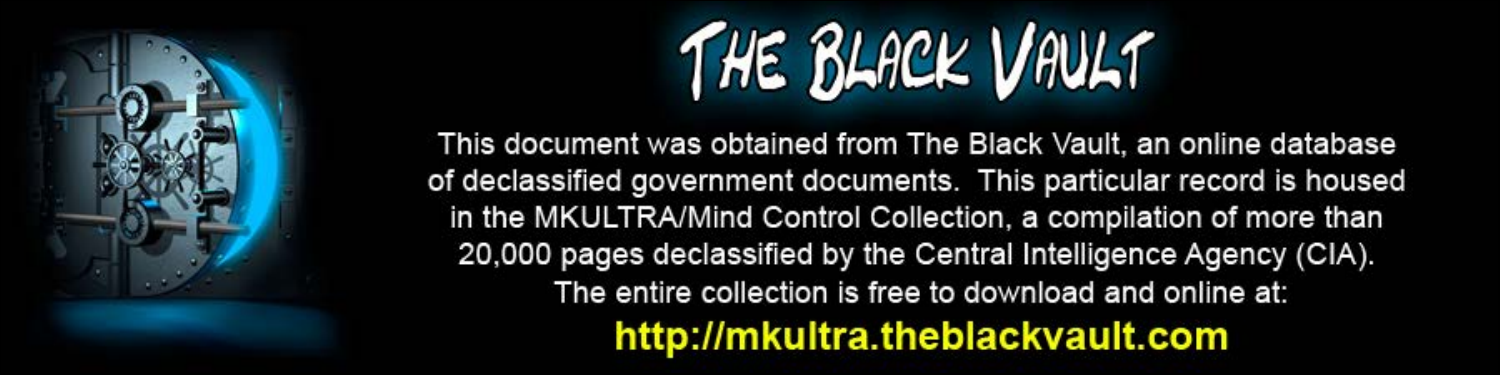朝代に一

MENORANDUM FOR: Chairman.

#### **SUBJECT**

# Request for Technical Assistance

1. I would appreciate tho assistance of your , in connection with a problem now under study in the intolligence community because of its possible concern to national security. The attached proers indicate the nature and scope of the problem and contain certain recommendations as to steps necessary before the full implications of the matter can be evaluated.

2. Should the services of the be available for this purpose, , my Assistent Director for Scientific Intolligence, will contact whomever you may designate to work out the details of the study.

3. Because of the sensitive nature of this matter, all papers are being handled on an "EYES ONLY" basis. The code word "Artichoke" has been assigned and is "unclassified" when used in such a way that it does not reveal the nature and scope of the problem.

> WALTER B. SMITH Director

<u> Ele Spale</u>

Attachment A

Distribution:

Signer  $AD/5I - 1$ 

Addressee - orig  $\alpha$  1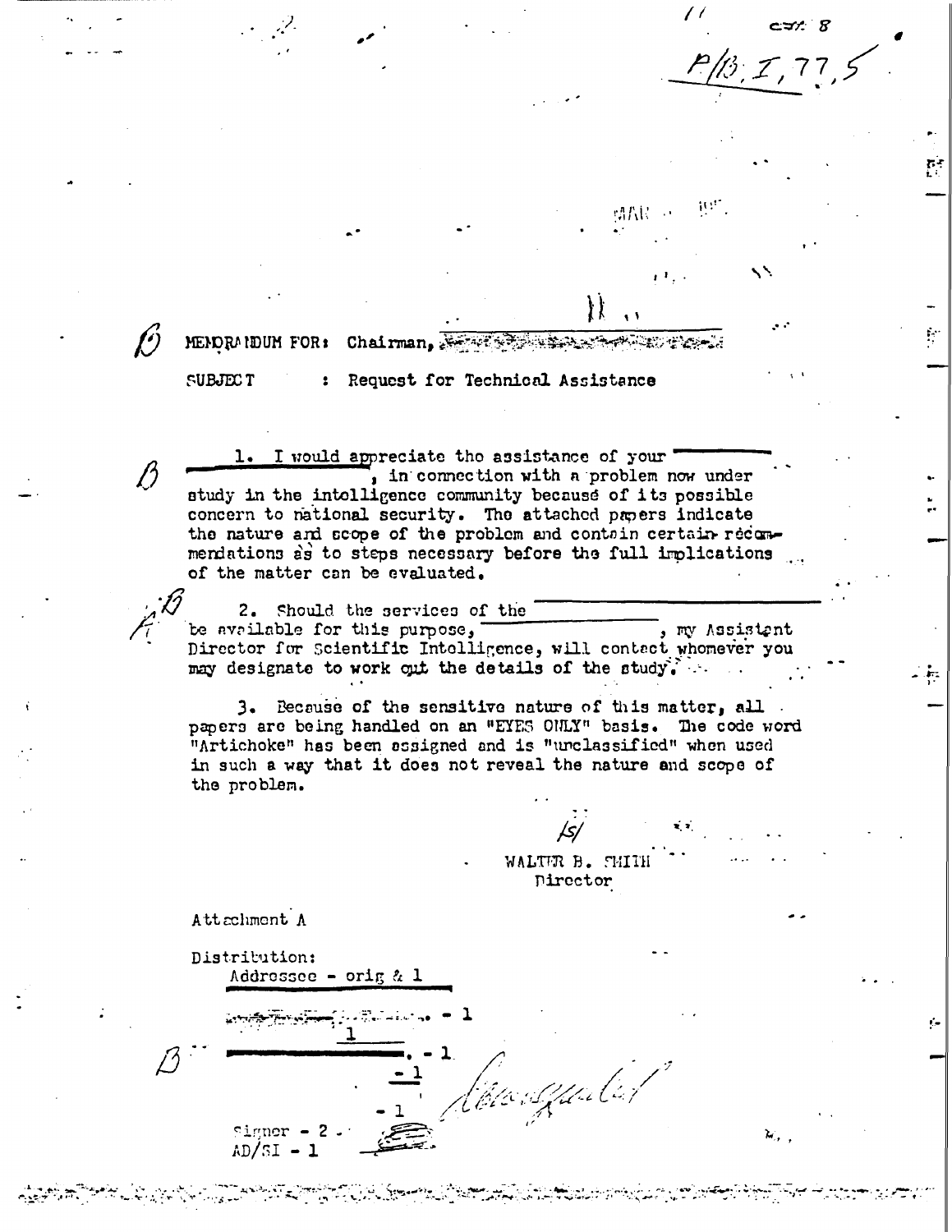### THE PRODIETI:

1. Whather offective, practical techniques exist whereby an individual can be caused to become subservient to an imposed control; and subsequently that individual be unswere of the event;

2. The degree of effectiverses and the precticability of applying much tachniques, and

J. The practicability of devising means for more offsutively whilizing existing techniques for this purpose.

#### **TACTS BEAPLES ON THE MODINE**

1. Fedical telesce, particularly in the fields of psychiatry and psychotherapy, has developed a verioty of techniques uncrety sees control can be imposed on the will of an individual. The techniques include neurosurgery, electric shock, drugs, hipmenis and cthers.

2. In cortain cases after the administration of these techniques, the individual has maneats with respect to the event.

3. The technicates mays not been developed in the United States to the point where the results can be predicted with remanet to the extent of Control that can to schieveds whether or not and to what extent anreals will a result; and what unlesirable physiological reactions may comur in eddition.

#### CONNELL' LUES 1

1. If these teentiques were developed by a foreign government to the extent that reliable results could be expected in the rajority of esses. it is evident that a serious threat to U.S. Embianal 76 arity would exist.

2. Ecperts of Soviet Enterest and research in this direction, plus rumors, reports and evaluations of pessible. ovist use of these techniques in interrogations, are sufficient to warrant corolal investigation of the subject on a lasis for evaluating the extent of the threat to U.S. Batlinal fecurity.

## WINDOWSTERN

1. That a horri of moissided with compotence in the appropriate modial fields, and provided with the neccasery security safeguards to insurs access to material bearing on the subject, to requested to study the problem and rake recurrentations.

Mignipuled

فتارية فيتمتز بالدائمة والموالية أأنما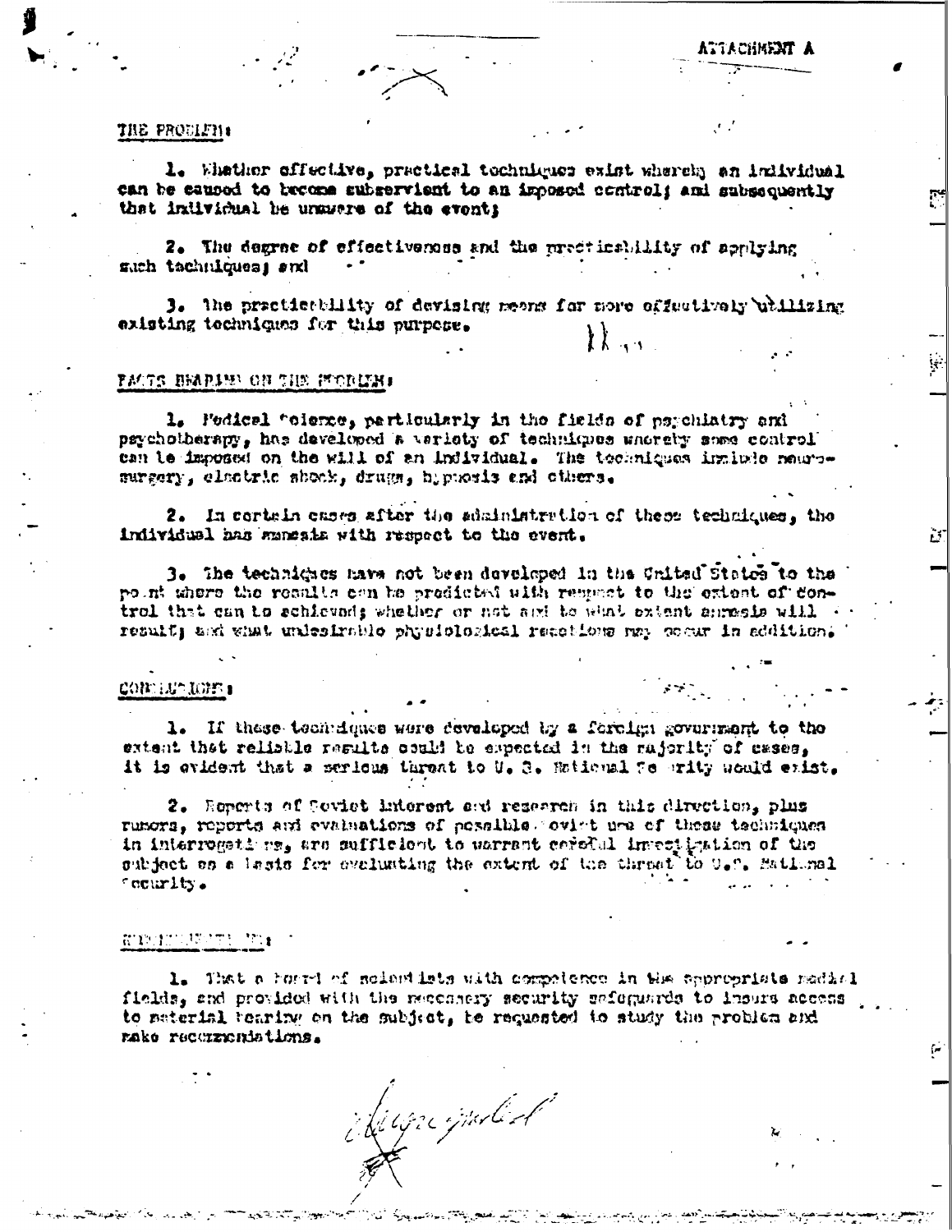2. That the study include reference to all seents or procedures which wight be considered in relation to this problem and eliminate those which U. S. science can establish as unfeasible.

3. That, in the case of sments or procedures or combinations 'sareof where a potential threet may exist which carryt be evaluated on the beais of the present state of U.S. science, recommendations be made for further reserch, if practical results can be schieved within a reasonable time.

4. That the recorrentations include the scope hf the research required, established facilities where such research might beaucortaken, and the approximate cost of the reservoh.

5. That the loard submit an interim report within three months of the initiation of the study and further interim reports every three months until the study is completed.

Jour épouled.